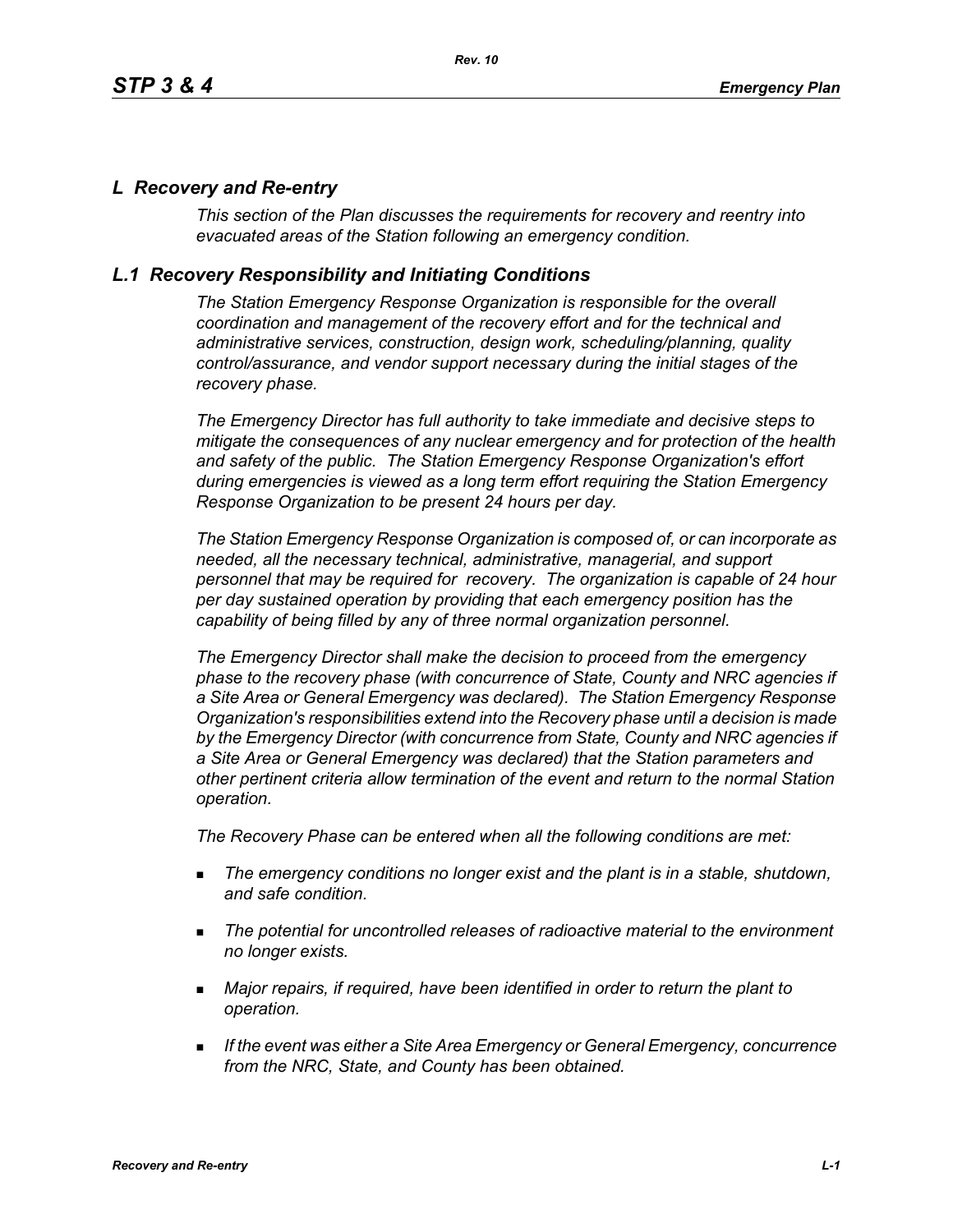# *L.2 Recovery Conduct*

*Accounting for the particular situation, the Recovery phase will be conducted to restore the Station to normal operating conditions. Some emergency classifications (i.e., Unusual Event, Alert) may require only brief or no recovery actions where more severe classifications (i.e., Site Area Emergency, General Emergency) may necessitate complex recovery actions.*

# *L.3 Recovery Phase*

*In general, the Recovery phase will consist of:*

- *Logical evaluation of the cause and effect of the emergency;*
- *Planning necessary activities to place the Station in a configuration ready for restart;*
- *Analysis of the exposures to Station personnel;*
- *Analysis of effluent, and environmental data to quantify offsite consequences, if any;*
- *Assembly of the Recovery Organization needed to expediently implement recovery; and,*
- *Implementation of radiological controls for reentry into affected areas by posting radiation, contamination, and airborne radioactive material warning signs and entry requirements and stay times based on current surveys.*

# *L.4 Recovery ALARA Philosophy*

*During Recovery, actions will be taken to maintain the Station exposures As Low As Reasonably Achievable (ALARA) in keeping with current management philosophy. Access to affected areas will be in accordance with Title 10 Code of Federal Regulations Part 20 and Environmental Protection Agency 400-R-92-001, Manual of Protective Action Guides and Protective Actions For Nuclear Incidents. All emergency worker exposures will be completely documented. Controlled areas will be posted with contamination, radiation and airborne levels based on current surveys. Stay times will be calculated for each unknown or high radiation area. Offsite population dose will be calculated by processing thermoluminescent dosimeters located in the Station 10-mile Emergency Planning Zone and using radiological dose assessment/projection models in accordance with procedure 0ERP01-ZV-TP01, Offsite Dose Calculations.*

### *L.5 Recovery Initiation*

*Decisions to relax protective actions for the public will be made by the appropriate State authorities. The Emergency Director will notify the State Disaster District Sub-2C in Pierce or the State Operations Center in Austin, Matagorda County Emergency Management, and the Nuclear Regulatory Commission when the Station is returned to a safe condition and request that recovery actions be initiated as necessary.*